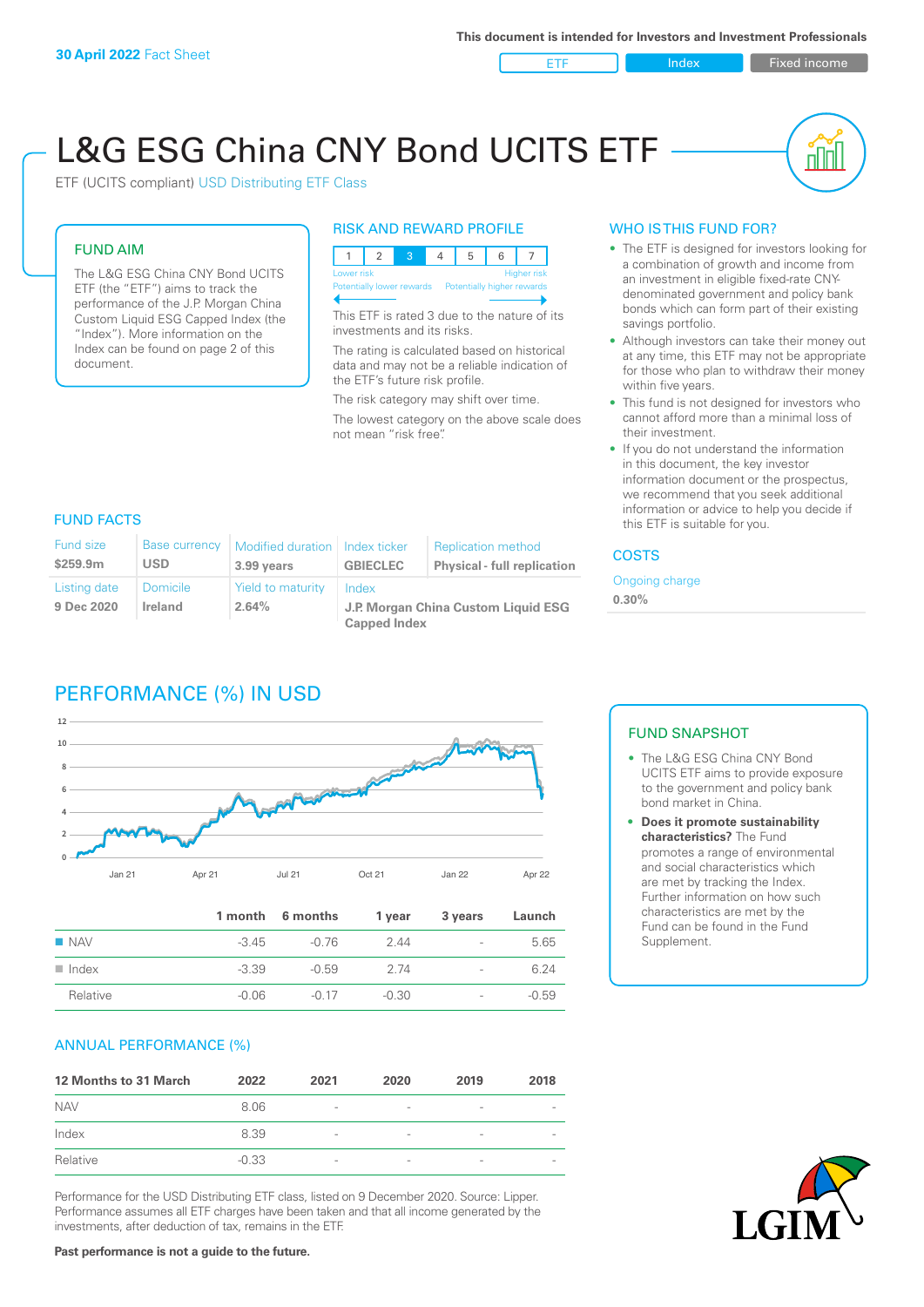# L&G ESG China CNY Bond UCITS ETF

ETF (UCITS compliant) USD Distributing ETF Class

### PORTFOLIO BREAKDOWN

All data source LGIM unless otherwise stated. Totals may not sum due to rounding. In order to minimise transaction costs, the Fund will not always own all the assets that constitute the index and on occasion it will own assets that are not in the index. The number of fund holdings can also differ from the index due to corporate events and proxy holdings.

| <b>CURRENCY (%)</b> |  | <b>YEARSTO MATURITY (%)</b> |       | Top 10 holdings 17.8%<br>Rest of portfolio 82.2%<br>No. of holdings in ETF 154<br>No. of constituents in Index 162<br>TOP 10 HOLDINGS (%) |  |  |
|---------------------|--|-----------------------------|-------|-------------------------------------------------------------------------------------------------------------------------------------------|--|--|
|                     |  |                             |       |                                                                                                                                           |  |  |
|                     |  | <b>COUNTRY (%)</b><br>China | 100.0 |                                                                                                                                           |  |  |

### INDEX DESCRIPTION

The Index aims to track the performance of eligible fixed-rate, bullet, CNY-denominated government and policy bank bonds. The index applies an ESG scoring and screening methodology to tilt toward issuers ranked higher on ESG criteria, and to underweight issuers that rank lower.

### INDEX FUND MANAGEMENT TEAM



The Index Fund Management team comprises 25 fund managers, supported by two analysts. Management oversight is provided by the Global Head of Index Funds. The team has average industry experience of 15 years, of which seven years has been at LGIM, and is focused on achieving the equally important objectives of close tracking and maximising returns.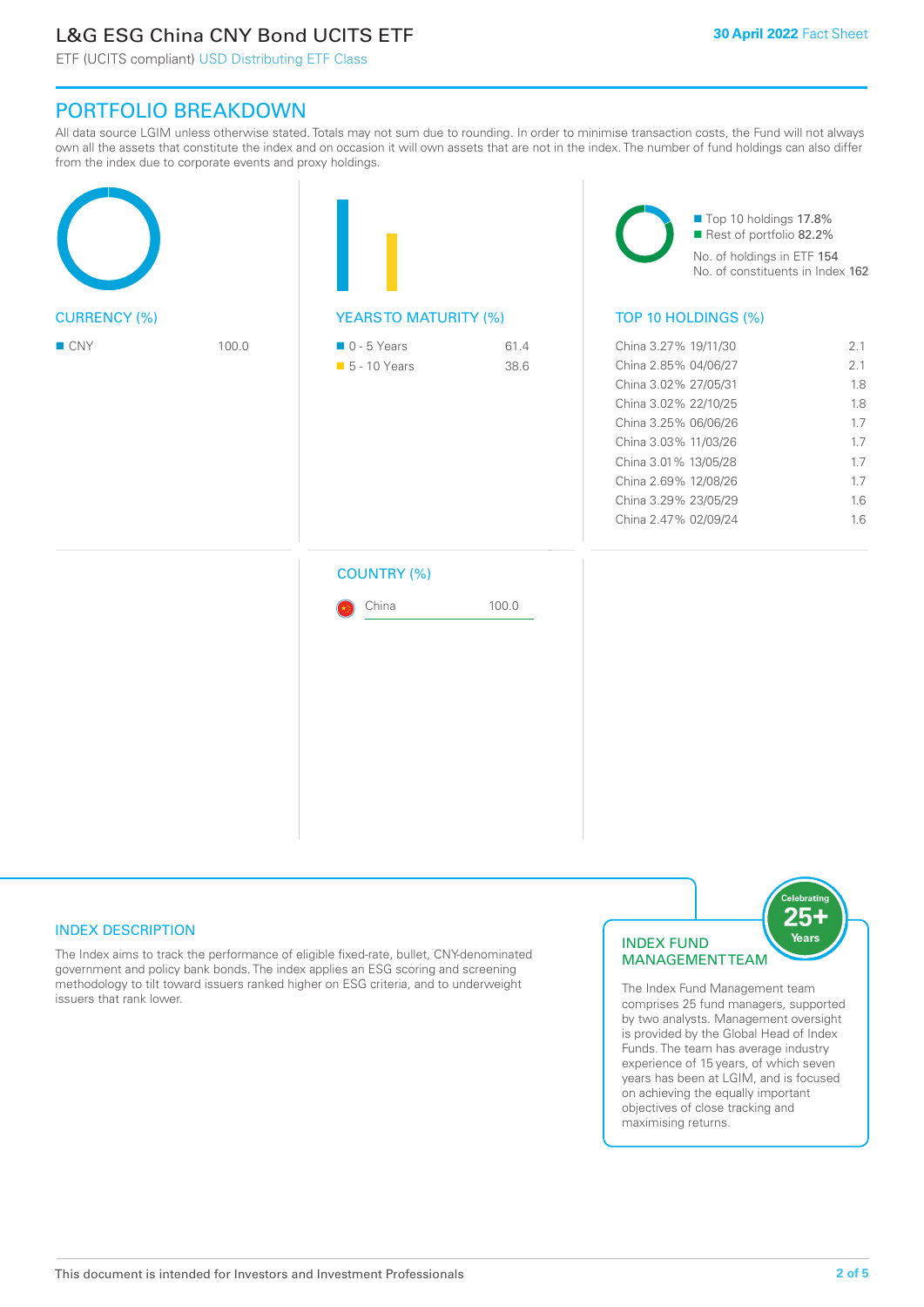# L&G ESG China CNY Bond UCITS ETF

ETF (UCITS compliant) USD Distributing ETF Class

#### KEY RISKS

- The value of an investment and any income taken from it is not guaranteed and can go down as well as up; you may not get back the amount you originally invested.
- An investment in the ETF involves a significant degree of risk. Any decision to invest should be based on the information contained in the relevant prospectus. Prospective investors should obtain their own independent accounting, tax and legal advice and should consult their own professional advisers to ascertain the suitability of the ETF as an investment.
- Investing in emerging market government and policy bank bonds will expose the ETF to any political, social and economic instability in the relevant countries. Investing in the Chinese Interbank Bond Market via Bond Connect is subject to regulatory risk. The governing rules and regulations of this regime may be subject to change with minimal notice and have the potential to be applied retrospectively. Any suspension imposed by the Chinese authorities on the trading of securities via Bond Connect would have adverse implications for the acquisition and disposition of the ETF's assets.
- Changes to interest rates will have a significant impact on bond prices and the ETF's value.
- If a bond issuer fails to make scheduled coupon payments or fails to repay the principal amount of a bond at maturity (i.e. is in "default"), this may significantly impact the ETF's value.
- Bond markets can be "illiquid" (i.e. have limited trading activity) which may mean that the ETF is not able to buy and sell bonds at fair prices.
- Third party service providers (such as counterparties entering into financial derivative instruments with the ETF or the ETF's depositary) may go bankrupt and fail to pay money due to the ETF or return property belonging to the ETF.
- If the Index provider stops calculating the Index or if the ETF's license to track the Index is terminated, the ETF may have to be closed.
- It may not always be possible to buy and sell ETF shares on a stock exchange or at prices closely reflecting the NAV.
- There is no capital guarantee or protection on the value of the ETF. Investors can lose all the capital invested in the ETF.
- Please refer to the "Risk Factors" section of the Issuer's Prospectus and the Fund Supplement.
- This Fund may have underlying investments that are valued in currencies that are different from the currency of this share class, in which case exchange rate fluctuations will impact the value of your investment. In addition, the return in the currency of this share class may be different to the return in your own currency.

For mo[re inf](https://www.lgimetf.com/)ormation, please refer to the key investor information document on our website ぴ

#### TRADING INFORMATION

| <b>Exchange</b>           | <b>Currency ISIN</b> |              | <b>SEDOL</b>         | <b>Ticker Bloomberg</b> |
|---------------------------|----------------------|--------------|----------------------|-------------------------|
| London Stock Exchange USD |                      | IE00BLRPOL76 | BMHMZG3 DRGN DRGN LN |                         |
| London Stock Exchange GBP |                      | IE00BLRPOL76 | BMVSW99 DRGG DRGG LN |                         |
| Deutsche Börse            | <b>EUR</b>           | IE00BLRPOL76 | BMHMZF2 DRGN DRGN GY |                         |
| Borsa Italiana            | EUR                  | IE00BLRPOL76 | BMHMZD0 DRGN DRGN IM |                         |
| <b>SIX Swiss Exchange</b> | CHE                  | IE00BLRPOL76 | BI FHF63             | DRGN DRGN SW            |

The currency shown is the trading currency of the listing.



#### SPOTLIGHT ON LEGAL & GENERAL INVESTMENT MANAGEMENT

We are one of Europe's largest asset managers and a major global investor, with assets under management of £1,421.5 billion (as at 31 December 2021). We work with a wide range of global clients, including pension schemes, sovereign wealth funds, fund distributors and retail investors.

Source: LGIM internal data as at 31 December 2021. The AUM disclosed aggregates the assets managed by LGIM in the UK, LGIMA in the US and LGIM Asia in Hong Kong. The AUM includes the value of securities and derivatives positions.

### COUNTRY REGISTRATION



### AVAILABILITY

| <b>ISA</b> eligible      | Yes |
|--------------------------|-----|
| SIPP eligible            | Yes |
| UK Fund Reporting Status | Yes |

### TO FIND OUT MORE





Call **0345 070 8684**



Lines are open Monday to Friday 8.30am to 6.00pm. We may record and monitor calls. Call charges will vary.

#### **Index Disclaimer**

Information has been obtained from sources believed to be reliable but J.P. Morgan does not warrant its completeness or accuracy. The Index is used with permission. The Index may not be copied, used, or distributed without J.P. Morgan's prior written approval. Copyright 2021, J.P. Morgan Chase & Co. All rights reserved.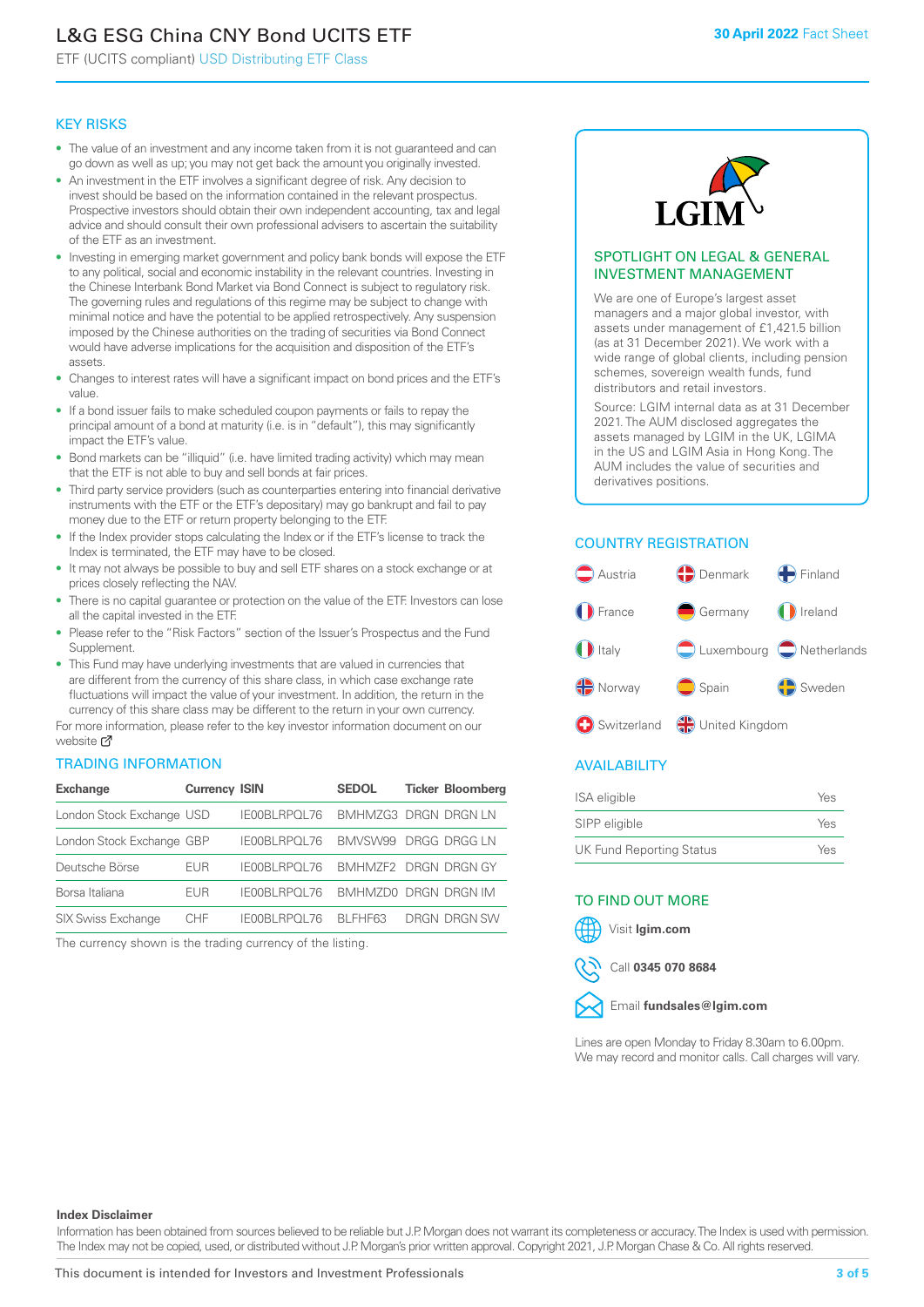# L&G ESG China CNY Bond UCITS ETF

ETF (UCITS compliant) USD Distributing ETF Class

### **Important Information**

A copy of the English version of the prospectus of the Fund is available on LGIM Fund Centre and may also be obtained from Legal & General Investment Management, 2 Dublin Landings, Office 1-W-131, North Dock, Dublin 1, Ireland. Where required under national rules, the key investor information document will also be available in the local language of the relevant EEA Member State. A summary of investor rights associated with an investment in the Fund shall be available from www. lgim.com/investor\_rights

We are also obliged to disclose that the Management Company has the right to terminate the arrangements made for marketing.

A decision may be taken at any time to terminate the arrangements made for the marketing of the Fund in any EEA Member State in which it is currently marketed. In such circumstances, Shareholders in the affected EEA Member State will be notified of this decision and will be provided with the opportunity to redeem their shareholding in the Fund free of any charges or deductions for at least 30 working days from the date of such notification.

This is a marketing communication. Please refer to the prospectus of the Fund and to the KIID before making any final investment decisions.

**In the United Kingdom and outside the European Economic Area,** this document is issued by Legal & General Investment Management Limited, authorised and regulated by the Financial Conduct Authority, No. 119272. Registered in England and Wales No. 02091894 with registered office at One Coleman Street, London, EC2R 5AA.

**In the European Economic Area,** this document is issued by LGIM Managers (Europe) Limited, authorised by the Central Bank of Ireland as a UCITS management company (pursuant to European Communities (Undertakings for Collective Investment in Transferable Securities) Regulations, 2011 (S.I. No. 352 of 2011), as amended) and as an alternative investment fund manager with "top up" permissions which enable the firm to carry out certain additional MiFID investment services (pursuant to the European Union (Alternative Investment Fund Managers) Regulations 2013 (S.I. No. 257 of 2013), as amended). Registered in Ireland with the Companies Registration Office (No. 609677). Registered Office: 70 Sir John Rogerson's Quay, Dublin, 2, Ireland. Regulated by the Central Bank of Ireland (No. C173733).

LGIM Managers (Europe) Limited operates a branch network in the European Economic Area, which is subject to supervision by the Central Bank of Ireland. In Italy, the branch office of LGIM Managers (Europe) Limited is subject to limited supervision by the Commissione Nazionale per le società e la Borsa ("CONSOB") and is registered with Banca d'Italia (no. 23978.0) with registered office at Via Uberto Visconti di Modrone, 15, 20122 Milan, (Companies' Register no. MI - 2557936). In Germany, the branch office of LGIM Managers (Europe) Limited is subject to limited supervision by the German Federal Financial Supervisory Authority ("BaFin"). In the Netherlands, the branch office of LGIM Managers (Europe) Limited is subject to limited supervision by the Dutch Authority for the Financial Markets ("AFM") and it is included in the register held by the AFM and registered with the trade register of the Chamber of Commerce under number 74481231. Details about the full extent of our relevant authorisations and permissions are available from us upon request. For further information on our products (including the product prospectuses), please visit our website.

The shares (the "Shares") discussed in this document are issued in relation to the relevant sub-fund (or share class(es) thereof) described in this document (together, the "Fund").

Copyright © 2022 Legal & General. This document is subject to copyright. Any unauthorised use is strictly prohibited. All rights are reserved.

**No investment advice:** We are required to clarify that we are not acting for you in any way in relation to the investment or investment activity to which this document relates. In particular, we will not provide any investment services to you and or advise you on the merits of, or make any recommendation to you in relation to, the terms of any transaction. None of our representatives are authorised to behave in any way which would lead you to believe otherwise. We are not, therefore, responsible for providing you with the protections afforded to some of our clients and you should seek your own independent legal, investment and tax or other advice as you see fit.

**United States information:** This document is not, and under no circumstances is to be construed as, an advertisement or any other step in furtherance of a public offering of shares in the United States or any province or territory thereof, where none of the Fund or the Shares are authorised or registered for distribution and where no prospectus of the Fund has been filed with any securities commission or regulatory authority. Neither this document nor any copy hereof should be taken, transmitted or distributed (directly or indirectly) into the United States. Neither the Fund nor any of the Shares have been or will be registered under the United States Securities Act of 1933 or the Investment Company Act of 1940 or qualified under any applicable state securities statutes.

**No guarantee of accuracy:** This document may contain independent market commentary prepared by us based on publicly available information. We do not warrant, guarantee or otherwise confirm the accuracy or correctness of any information contained herein and any opinions related to product or market activity may change. Any third party data providers used to source the information in this document make no warranties or claims of any kind relating to such data.

**Historical performance** is no indication of future performance: Any historical performance included in this document may be based on back testing. Back testing is the process of evaluating an investment strategy by applying it to historical data to simulate what the performance of such strategy would have been. However, back tested performance is purely hypothetical and is provided in this document solely for informational purposes. Back tested data does not represent actual performance and should not be interpreted as an indication of actual or future performance.

**No offer for sale:** The information contained in this document is neither an offer for sale nor a solicitation of an offer to buy securities. This document should not be used as the basis for any investment decision.

**Risk Warnings:** The Shares are products involving a significant degree of risk and may not be suitable for all types of investor. Any decision to invest should be based on the information contained in the prospectus of the Fund (or any supplements thereto) which includes, inter alia, information on certain risks associated with an investment. The price of any securities may go up or down and an investor may not get back the amount invested. Investors should only invest in a currency-hedged share class if they are willing to forego potential gains from appreciations in the currencies in which the Fund's assets are denominated against the currency of denomination of the relevant hedged share class. Currency hedging employed with respect to the hedged share classes aims to reduce currency risk rather than to eliminate it completely. Investors should also refer to the risk factor entitled "Currency" in the section of the Prospectus entitled "Risk Factors".

**Prospectus:** Investors should refer to the section entitled "Risk Factors" in the Fund's prospectus for further details of these and other risks associated with an investment in the Shares. The information in this document is designed solely for use in the relevant countries in which the Fund has been registered for public distribution and is not intended for residents of any other countries. The distribution of the prospectus and the offering, sale and delivery of Shares in other jurisdictions may be restricted by law.

**For United Kingdom investors:** The Fund is a recognised scheme under section 264 of the Financial Services and Markets Act 2000 and so the prospectus may be distributed to investors in the United Kingdom. Copies of all documents (i.e. the prospectus, the key investor information document, the latest annual audited report and financial statements and semi-annual unaudited report and financial statements and the constitution) are available in the United Kingdom from www.lgim.com.